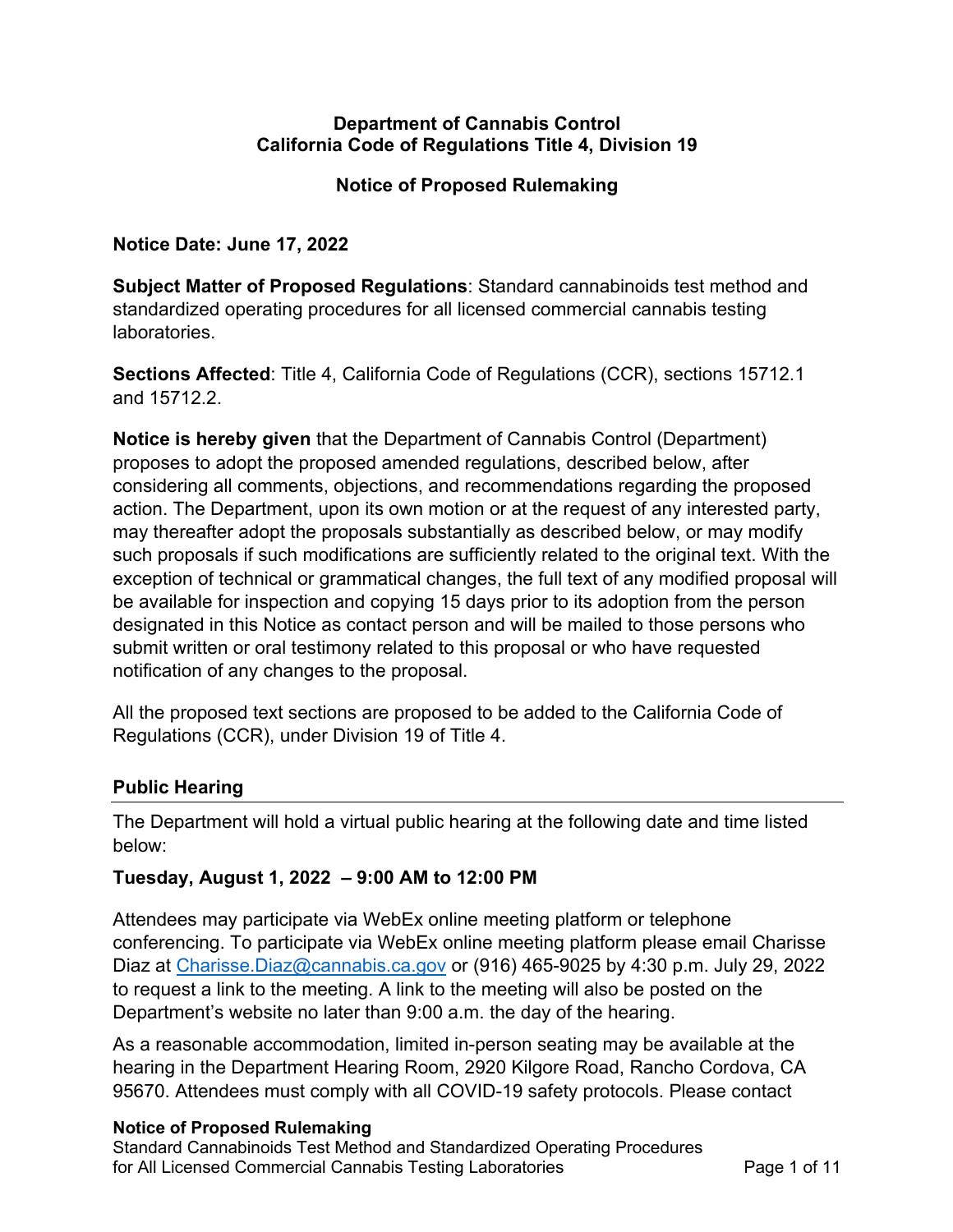Charisse Diaz at [Charisse.Diaz@cannabis.ca.gov](mailto:Charisse.Diaz@cannabis.ca.gov) or (916) 465-9025 by 4:30 p.m. on July 29, 2022**,** if an accommodation is necessary.

 Participants will be given instructions on how to provide oral comment once they have accessed the hearing. The hearings will proceed on the dates noted above until all testimony is submitted or **12:00 PM**, whichever is later. At the hearing, any person may present oral or written statements or arguments relevant to the proposed action described in the Informative Digest. The Department requests, but does not require, that persons who make oral comments at the hearing also submit a written copy of their testimony via email.

### **Written Comment Period**

 Any interested person, or the interested person's authorized representative, may submit written comments relevant to the proposed regulatory action to the Department. Written comments, including those sent by mail or e-mail, can be submitted to the addresses listed below. **Comments submitted must be received by the Department at its office by 5:00 p.m. on August 2, 2022.** 

Submit comments to:

 Department of Cannabis Control 2920 Kilgore Road Rancho Cordova, CA 95670 E-mail: publiccomment@cannabis.ca.gov Legal Affairs Division

# **Authority and Reference**

 Business and Professions Code section 26013 authorizes the Department to adopt these proposed regulations. Pursuant to Business and Professions Code section 26100, the Department shall establish a standard cannabinoids test method, including standard operating procedures, that shall be utilized by all testing laboratories, on or before January 1, 2023. The proposed regulations implement, interpret, and make specific the requirements for the standard cannabinoids test method to be used by all licensed laboratories pursuant to Business and Professions Code section 26100.

### **Informative Digest / Policy Statement Overview**

 The purpose of these regulations is to implement, interpret, and make specific requirements for a standard cannabinoids test method, including standard operating procedures, that shall be utilized by all licensed testing laboratories.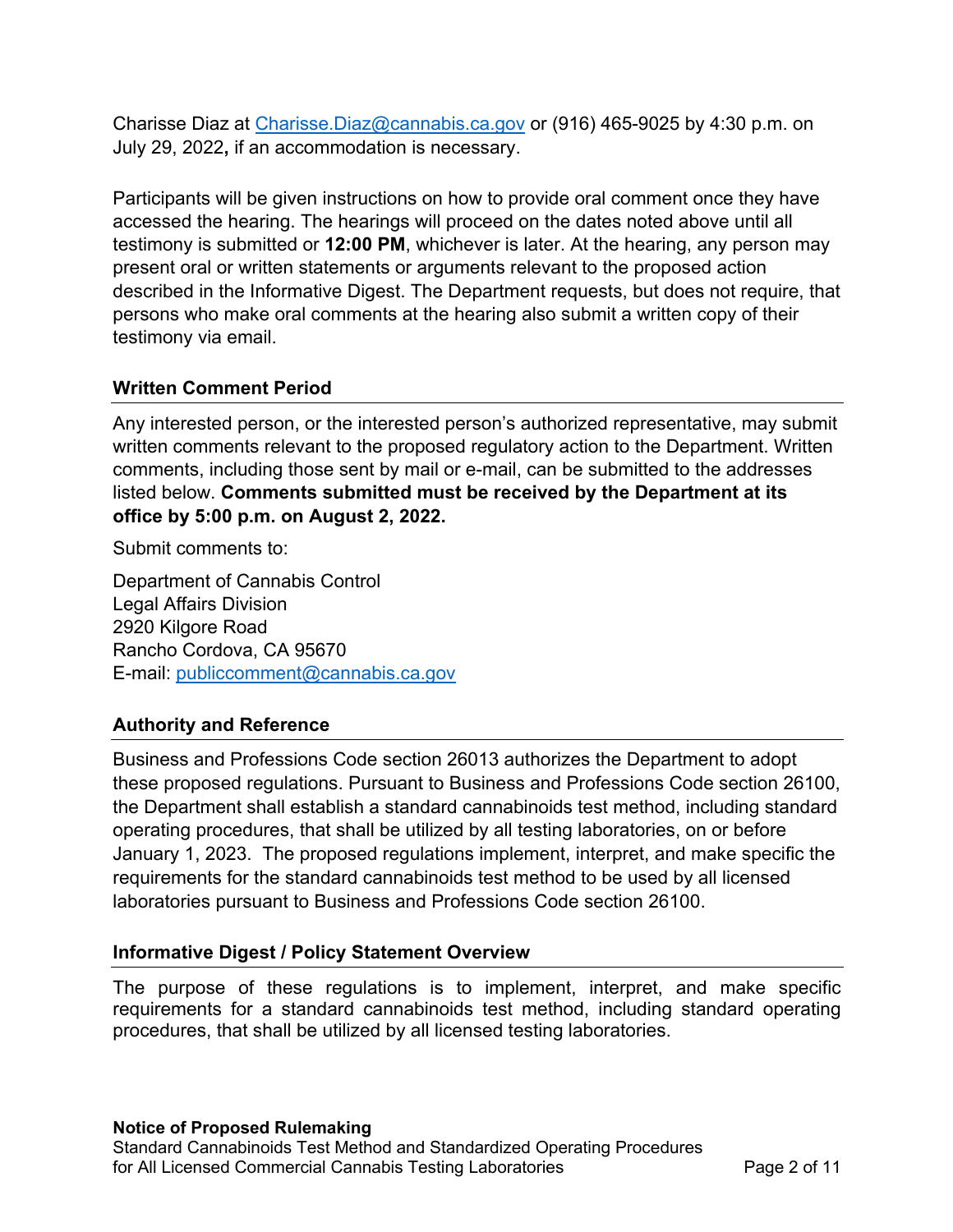### **Existing Law**

 Pursuant to the Medicinal and Adult-Use Cannabis Regulation and Safety Act (MAUCRSA), the Department regulates commercial cannabis license holders in California including testing laboratories. MAUCRSA prohibits cannabis and cannabis products from being sold unless a representative sample of specified batches has been tested by a licensed testing laboratory. MAUCRSA requires the testing laboratory to issue a certificate of analysis to report specified information, including the content of contained in Chapter 6, Division 19, of Title 4 of the CCR. Business and Professions Code section 26100, subsection (f)(2) requires the Department to establish a standard cannabinoids test method, including standard operating procedures, on or before January 1, 2023. All licensed laboratories will be required to use the method established by the Department. specified compounds and contaminants. Requirements for testing laboratories are

### **Policy Statement**

 The purpose of these regulations is to implement and make specific Business and Professions Code section 26100(f)(2) pertaining to the establishment of a standard cannabinoids test method, including standardized operating procedures, that shall be utilized by all testing laboratories.

 The rulemaking action would specify the standardized cannabinoids test method to be used by all licensed laboratories. The proposed regulations would specify that testing laboratories must use the standard operating procedure for the determination of cannabinoids concentration by high performance liquid chromatography (HPLC). The proposed regulations would specify the equipment to be used and the procedures to follow for the determination of cannabinoid concentration. The proposed regulations would clarify the requirements for method validation and method verification by the licensed laboratories. The proposed regulations would specify the method verification procedures and documentation requirements and the submission of documentation to the department. The proposed regulations would also inform licensed laboratories of the timeline for laboratories to commence utilizing the cannabinoid test method.

### Regulation Objectives and Anticipated Benefit of the Proposed Regulations

 The objective of proposed regulations is to implement and make specific Business and Professions Code section 26100(f)(2) pertaining to the establishment of a standard cannabinoids test method on or before January 1, 2023. Through the proposed regulations, the Department aims to ensure all licensed laboratories are using the same standardized cannabinoid test method which will ensure consumers receive accurate and consistent information regarding the cannabinoid content of the cannabis and cannabis product they use or consume.

 An inherent challenge in regulating an industry that has not been federally regulated is the lack of standardized, generally accepted and validated methods for the testing of cannabis and cannabis products. If a standard test method is not available for an

### **Notice of Proposed Rulemaking**

 Standard Cannabinoids Test Method and Standardized Operating Procedures for All Licensed Commercial Cannabis Testing Laboratories **Page 3 of 11**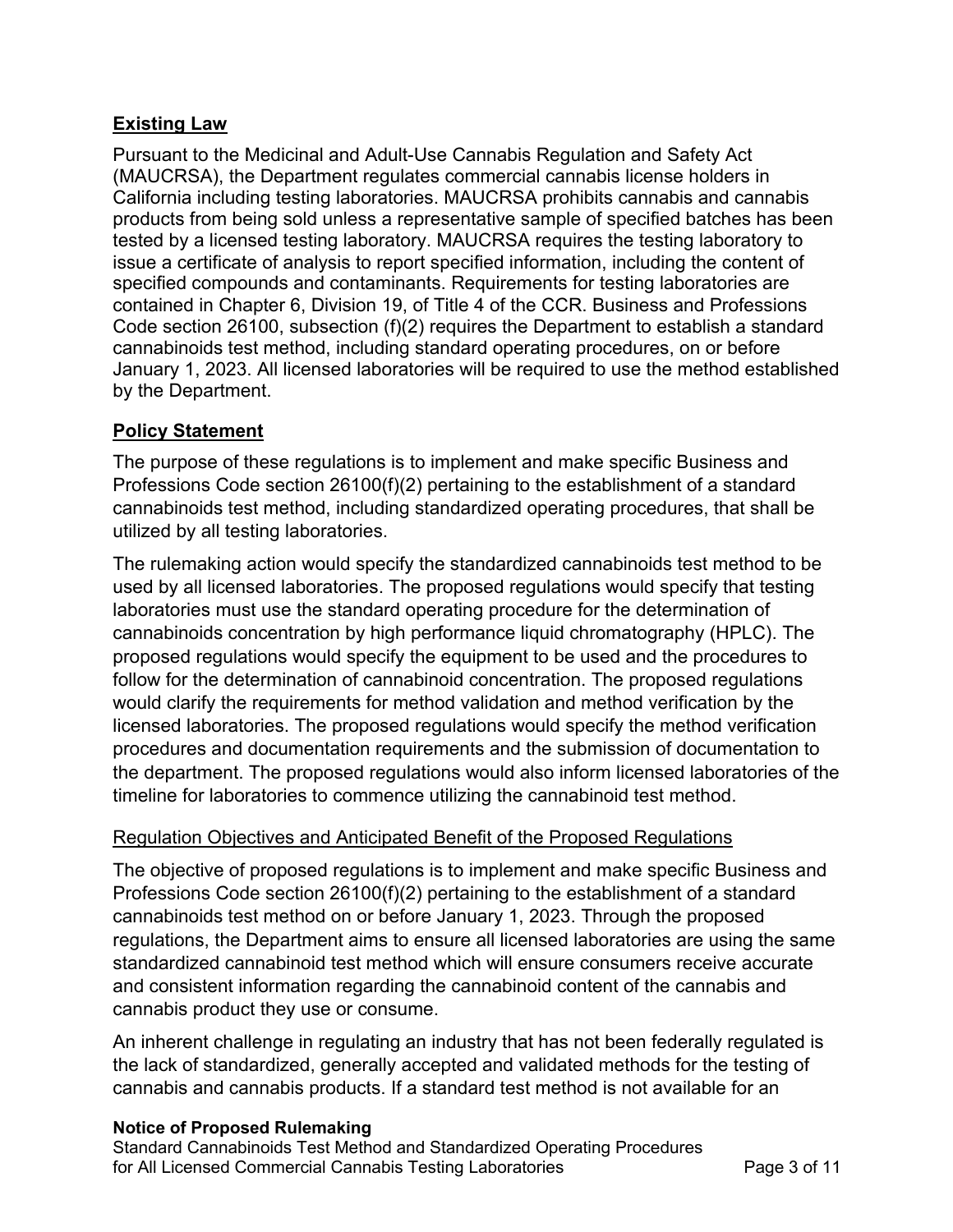analysis, new methods must be developed and validated. Accordingly, section 15712 of the Department's existing regulations require licensed laboratories to develop, validate and implement test methods for the required analyses and, to the extent practicable, requires the test methods developed to comport with established guidelines such as those from the U.S. Food and Drug Administration, the Association of Analytical Communities (AOAC) International, and United States Pharmacopeia. Due to the lack of generally accepted standardized methods, each licensed laboratory has developed and implemented its own test method for cannabinoid content analysis. The use of different methods by individual licensed laboratories can produce inconsistent analytical results between the laboratories, thus resulting in inconsistent reporting of cannabinoid content of cannabis and cannabis products among licensed laboratories.

 The proposed regulations implement the requirement that the Department develop a standardized test method for cannabinoids for use by all licensed laboratories. The proposed regulations establish and make specific the standardized cannabinoids test method that all licensed laboratories must use. The proposed regulations inform the licensed laboratories of the standard operating procedures that they must follow and the instructions for the determination of cannabinoid concentrations using high performance liquid chromatography systems (HPLC). The proposed regulations also inform licensed laboratories of the timeline to commence utilizing the cannabinoid test method.

 The proposed regulations are expected to benefit the health and welfare of California residents. The specific benefits anticipated are increased protection of the public from the harms associated with inconsistent laboratory testing methods for cannabinoids that can result in inconsistent reporting of the cannabinoid content of cannabis and cannabis products by licensed laboratories. The proposed regulations aim to provide uniformity and transparency for cannabinoid testing by establishing standard operating procedures and instructions for licensed laboratories to determine cannabinoids concentration. More specifically, the standard operating procedures provide instruction on sample preparation, sample extraction, proper dilution, necessary apparatus and materials, reagents, calibration standards, instrumental parameters, instrument analysis, method limit of quantification and reporting limit, quality control, acceptance criteria, and method verification. These factors can affect testing results, thus standardization of all these factors within a standard operating procedure will result in more accurate and consistent reporting of cannabinoid content by licensed laboratories.

 The proposed regulations will also increase the Department's ability to effectively regulate licensed laboratories. A well organized, clearly written set of procedures will allow the Department to better educate licensees regarding the testing method as well as provide consistency in enforcement. Effective education and enforcement regarding the requirements found in the regulations are essential to the Department's goal of ensuring that California's licensed laboratories operate in a manner that benefits the state of California while reducing or eliminating the risks of harm to the people of the

#### **Notice of Proposed Rulemaking**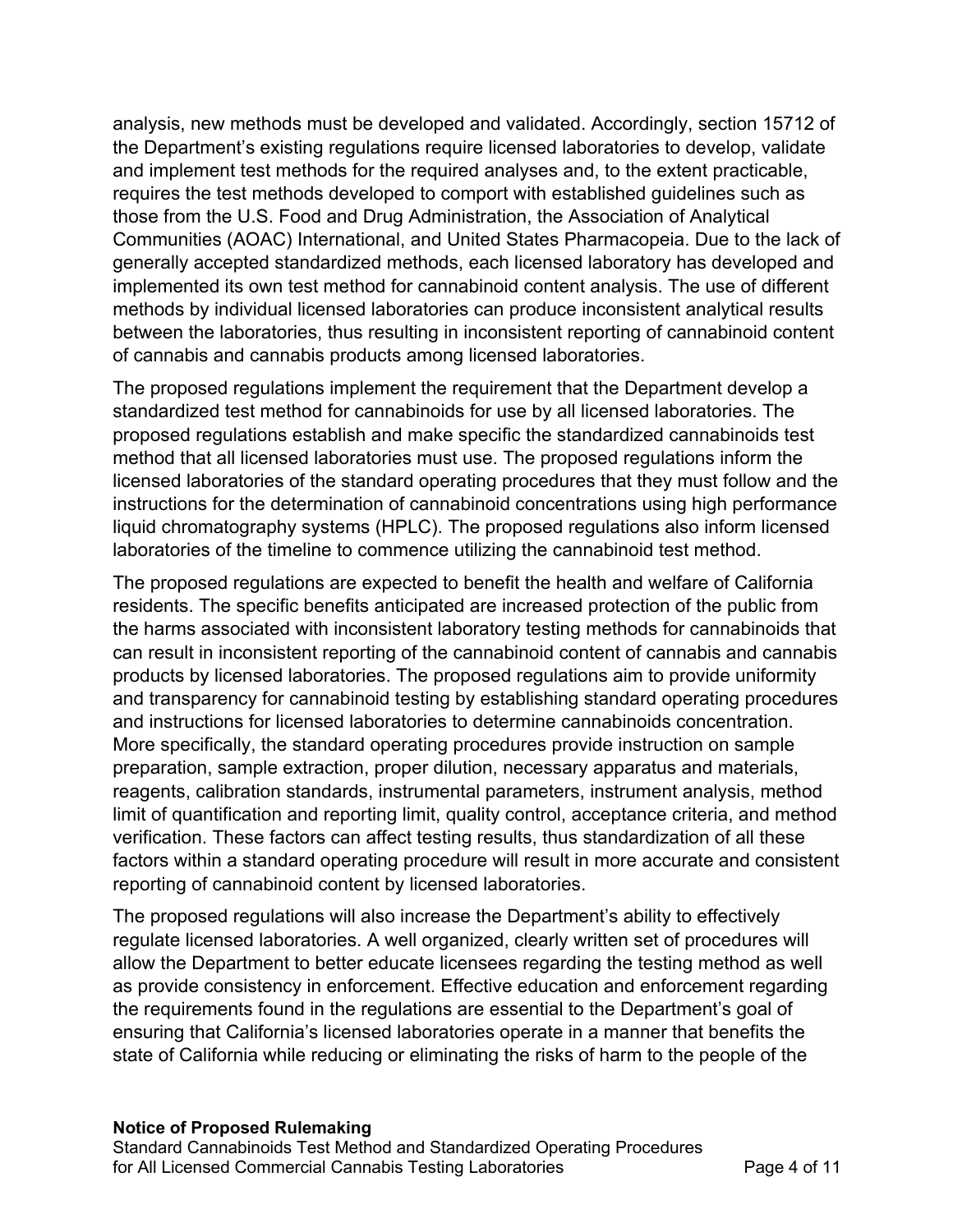state. The increased clarity and efficiency obtained by the proposed regulation will further increase the Department's ability to carry out this mission.

### Section 15712.1. Test Method for Cannabinoids.

 This proposed section would specify the cannabinoids test method that must be used by licensed laboratories. The section would specify that testing laboratories must use the standard operating procedure developed by the Department and incorporated by reference for the determination of cannabinoids concentration by HPLC. The section would specify the equipment to be used and the procedures to follow for the determination of cannabinoid concentration. The proposed section would clarify that a licensed laboratory does not need to perform method validation but must perform method verification. The proposed section would clarify the requirement for submission of the standard operating procedures to the Department. The proposed section would also inform testing laboratories that they must commence using the specified test method no later than July 1, 2023.

### Section 15712.2. Verification of Test Methods for Cannabinoids.

 This proposed section would specify the procedures and documentation requirements for method verification by the licensed laboratories. The proposed section would require the licensed laboratories to perform method verification prior to use of the method for regulatory compliance testing and submit the verification documentation to the department.

### **Incorporated by Reference**

 Determination of Cannabinoids Concentration by HPLC, Standard Operating Procedures (New 05/15/2022)

### **Evaluation of Inconsistency/Incompatibility with Existing State Regulations:**

 As required by Gov. Code section 11346.5(a)(3)(D), the Department has conducted an evaluation of these proposed regulations and has determined that they are not inconsistent or incompatible with existing regulations.

### **Evaluation of Inconsistency with Federal Regulation Statute**

 The United States Drug Enforcement Administration (DEA) under the Controlled Substances Act lists cannabis as a Schedule 1 Drug. This means that commercial cannabis activity is illegal under federal law. However, California, through the MAUCRSA and other laws, has decriminalized the cultivation, sale, and possession of cannabis and cannabis products for persons aged 21 or older and for medicinal patients.

### **Notice of Proposed Rulemaking**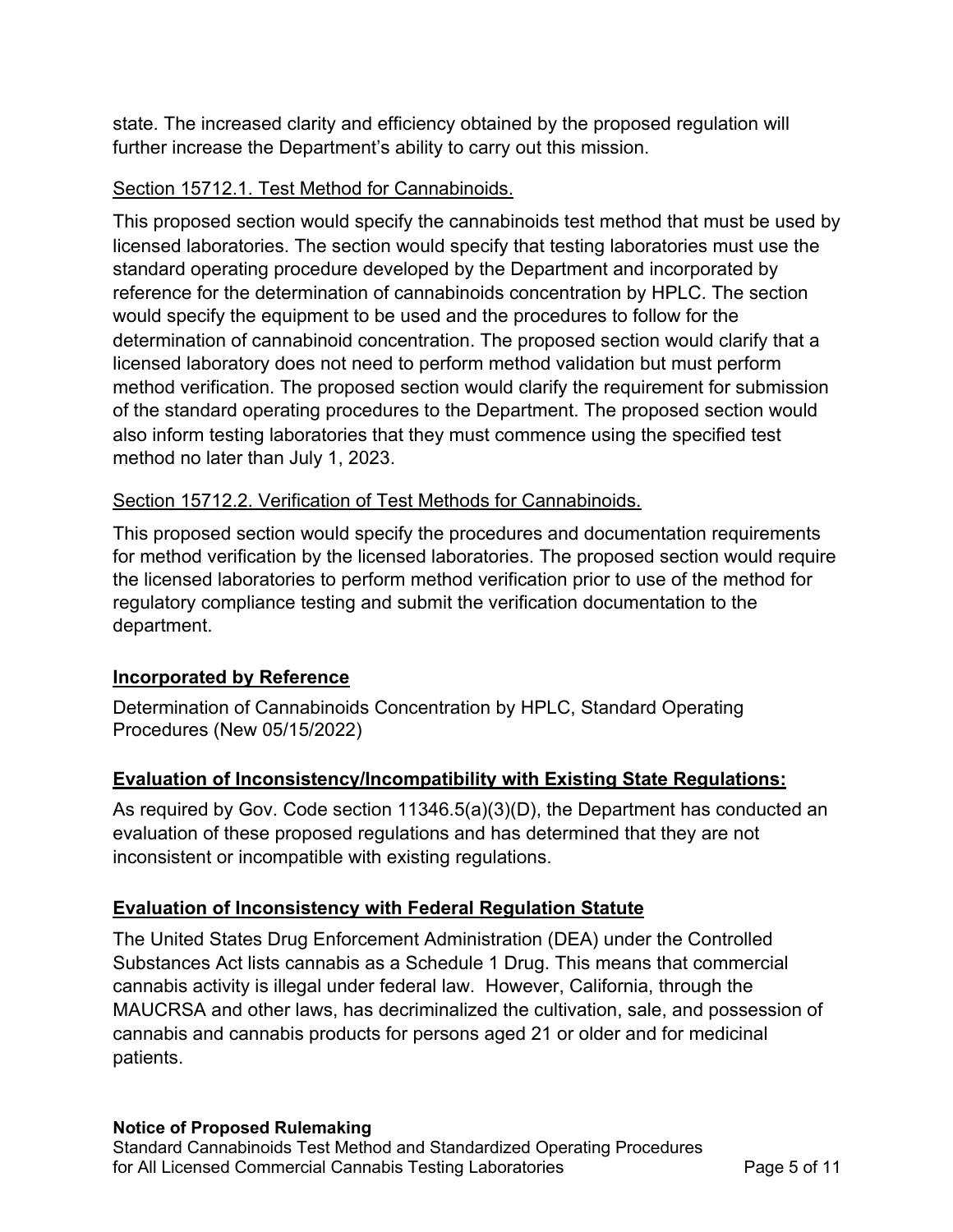### **Plain English Requirement**

 Department staff prepared these proposed regulations pursuant to the standard of clarity provided in Government Code section 11349 and the plain English requirements of Government Code sections 11342.580 and 11346.2, subsection (a)(1). The proposed regulations are written to be easily understood by the persons that will use them.

### **Disclosures Regarding the Proposed Action**

The Department has made the following initial determinations:

Local mandate: There will be no local mandate.

 Cost to any local agency or school district requiring reimbursement pursuant to Gov. Code section 17500, et seq: None.

Any other non-discretionary cost or savings imposed upon local agencies: None.

Cost or savings to any state agency: None.

Cost or savings in federal funding to the state: None.

Effect upon housing: There is no effect on housing.

 Significant Statewide Adverse Economic Impact Directly Affecting Businesses: The Department has determined there will not be a significant, statewide adverse economic impact directly affecting businesses, including the ability of California businesses to compete with businesses in other states.

 Small Business Determination: The proposed regulations would affect approximately 48 licensed laboratories. The businesses impacted by the regulation all meet the criteria for being classified as small businesses. The cost associated with the proposed regulations for a small business is anticipated to be minimal for most licensed laboratories as most laboratories currently use similar testing methods and are in possession of all relevant apparatus and materials necessary to comply with the proposed regulations. However, if a licensed laboratory needed to purchase the required equipment and supplies the upper range of initial costs would be \$108,300. The annual ongoing costs would amount to approximately \$11,300.

 Cost Impacts on a Representative Private Person or Business: The Department is not aware of any cost impacts that a representative private person or business would necessarily incur in reasonable compliance with the proposed action.

### **Economic Impact and Fiscal Impacts**

### **Business Impact**

 The Department of Cannabis Control has 48 licensed laboratories as of May 13, 2022. The businesses impacted by the regulation are all licensed testing laboratories.

### **Notice of Proposed Rulemaking**

 Standard Cannabinoids Test Method and Standardized Operating Procedures for All Licensed Commercial Cannabis Testing Laboratories **Page 6 of 11**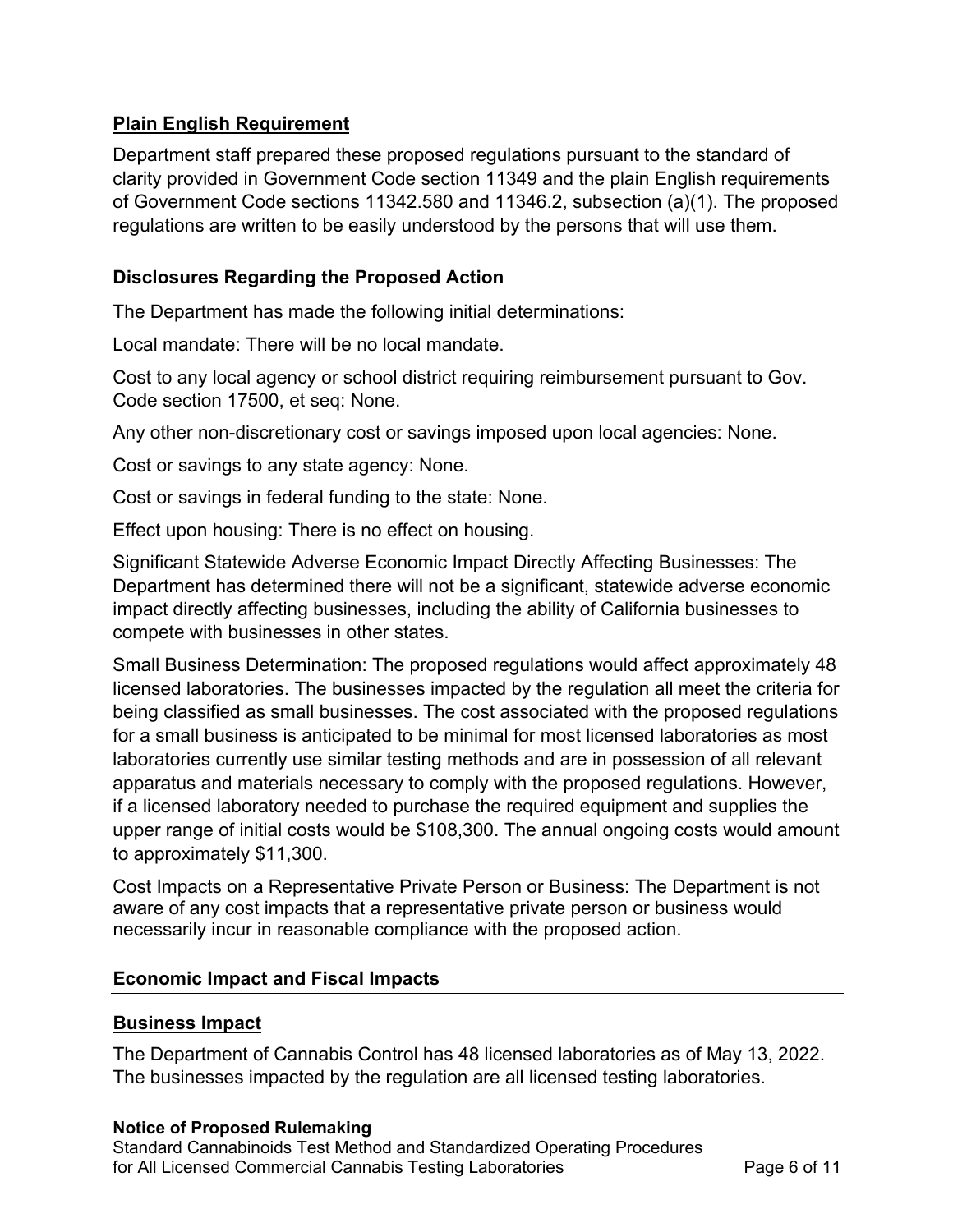## **Estimated Costs to Businesses**

 The proposed regulations require licensees to commence utilizing the Department established cannabinoid test method no later than six months following the Department's adoption of the test method through these proposed regulations. Many of the licensed laboratories currently use an HPLC system consisting of a column module, solvent delivery module, photodiode-array detection module and sampling module that is capable of separating the cannabinoids of interest to achieve a minimum resolution of 1.3 because the system is a basic instrument that is used to separate cannabinoids effectively and efficiently. The cost of a an HPLC system that meets the proposed regulatory requirements is approximately \$60,000. Additionally, the grinding and homogenization procedures in the proposed regulations would require licensed laboratories to have a grinder capable of grinding samples to less than 1 mm. If the licensees do not have an existing grinder that is sufficient, the cost of a grinder would range from approximately \$20,000 to \$35,000. Further, the proposed regulations would also require the licensed testing laboratories to freeze grind edible samples and the associated cost for the liquid cryogens is approximately \$10,000 per year. Licensed laboratories also purchase solvents and standards in the ordinary course of business, but in varying quantities depending on the volume of samples being processed. On average, a licensed laboratory may spend \$800 for standards and \$500 for solvents in a year and \$2,000 for a column. However, the costs of standards, solvents, and columns would be incurred even if the proposed regulations were not in effect as they are necessary supplies to operate a licensed laboratory.

 It is anticipated that the cost for most licensed laboratories to comply with the proposed regulations are minimal as most laboratories currently use similar testing methods and are in possession of all relevant apparatus and materials necessary to comply with the proposed regulations. The lowest range of initial costs for a licensed testing laboratory to comply with the proposed regulations would be approximately [\\$1,300.00](https://1,300.00) reflective of purchasing \$800 for standards and \$500 for solvents, assuming the licensed laboratory already possessed a LC column, adequate grinder, and HPLC system.

 However, if a licensed laboratory needed to purchase the required equipment and supplies the approximate costs are as follows: a new HPLC system for \$60,000, a grinder for \$35,000, liquid cryogens for \$10,000, standards at \$800, solvents for \$500, and a LC column for \$[2,000.00](https://2,000.00), the upper range of initial costs would be \$108,300. The annual ongoing costs would amount to approximately \$11,300 including \$800 for standards, \$500 for solvents, and \$10,000 for liquid cryogens though costs may vary depending on the volume of samples a particular licensed laboratory processes each year.

year.<br>To calculate the approximate total statewide costs a business may incur to comply with this regulation over its lifetime, the upper range of costs is approximately \$108,300 added to the annual ongoing costs of \$11,300 yields a sum of \$[119,600.00.](https://119,600.00) \$119,600 multiplied by ten years results in a grand total of \$[1,196,000.00.](https://1,196,000.00)

### **Notice of Proposed Rulemaking**

 Standard Cannabinoids Test Method and Standardized Operating Procedures for All Licensed Commercial Cannabis Testing Laboratories **Page 7 of 11**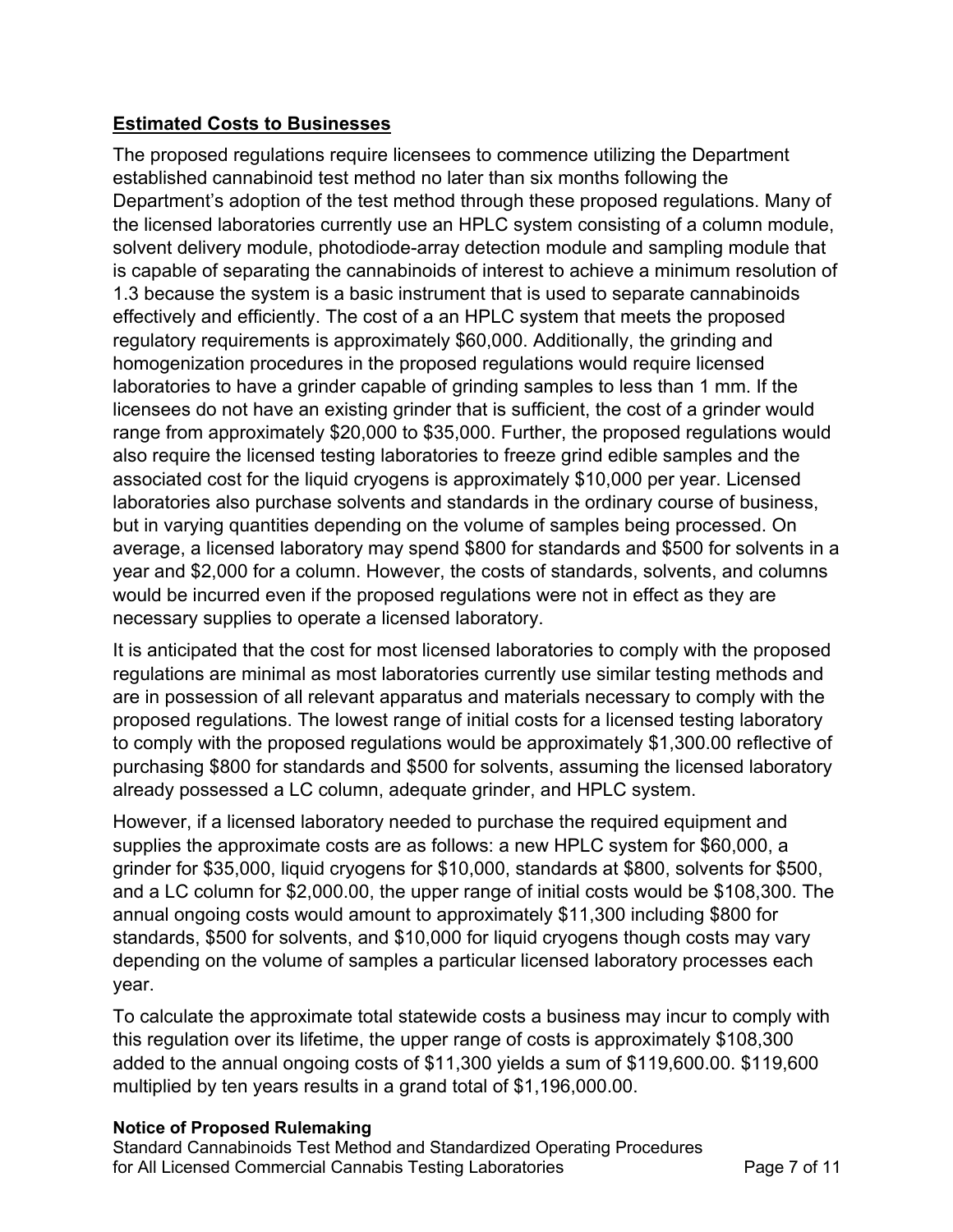The proposed regulations will not have a significant adverse economic impact on businesses because the cost of compliance described above is anticipated to be absorbable by existing licensees.

### **Results of the Economic Impact Assessment**

 Based on the analysis below, the Department concludes that it is (1) unlikely that the proposal will eliminate any jobs, (2) unlikely that the proposal will create an unknown number of jobs, (3) unlikely that the proposal will create an unknown number of new businesses, (4) unlikely that the proposal will eliminate any existing businesses, and (5) unlikely that the proposed regulations will result in the expansion of businesses currently doing business within the state.

 The proposed regulations will not have a significant adverse economic impact on businesses.

businesses.<br>The Department does not anticipate the creation or elimination of jobs as a result of the proposed regulations. The proposed regulations are standardizing an HPLC cannabinoid test method which is already used by a majority of licensed laboratories, thus it is anticipated that existing laboratory personnel can perform the procedure proposed by the regulation and there will be no creation or elimination of jobs. The proposed regulations would not affect worker safety.

 The proposed regulations would affect approximately 48 licensed laboratories. The businesses impacted by the regulation all meet the criteria for being classified as small businesses. The cost associated with the proposed regulations for a small business is anticipated to be minimal for most licensed laboratories as most laboratories currently use similar testing methods and are in possession of all relevant apparatus and materials necessary to comply with the proposed regulations. However, if a licensed laboratory needed to purchase the required equipment and supplies the upper range of initial costs would be \$108,300. The annual ongoing costs would amount to approximately \$11,300.

approximately \$11,300.<br>The Department does not anticipate the creation or the elimination or expansion of existing businesses, as a result of the proposed regulations. The proposed regulations would not affect the ability of businesses in the State to compete.

 The proposal does not benefit or negatively impact the State's environment because the proposed regulatory action does not involve any topic that induces harm or benefit to the environment in the State.

### **Benefits of the Proposed Regulation**

 The total statewide economic benefit of this regulation is difficult to quantify in dollars because many of the benefits are fiscally intangible. The primary benefit of the proposed regulations is to protect the health and welfare of California residents by ensuring that licensed laboratories are properly testing cannabis and cannabis products

#### **Notice of Proposed Rulemaking**

 Standard Cannabinoids Test Method and Standardized Operating Procedures for All Licensed Commercial Cannabis Testing Laboratories **Page 8 of 11**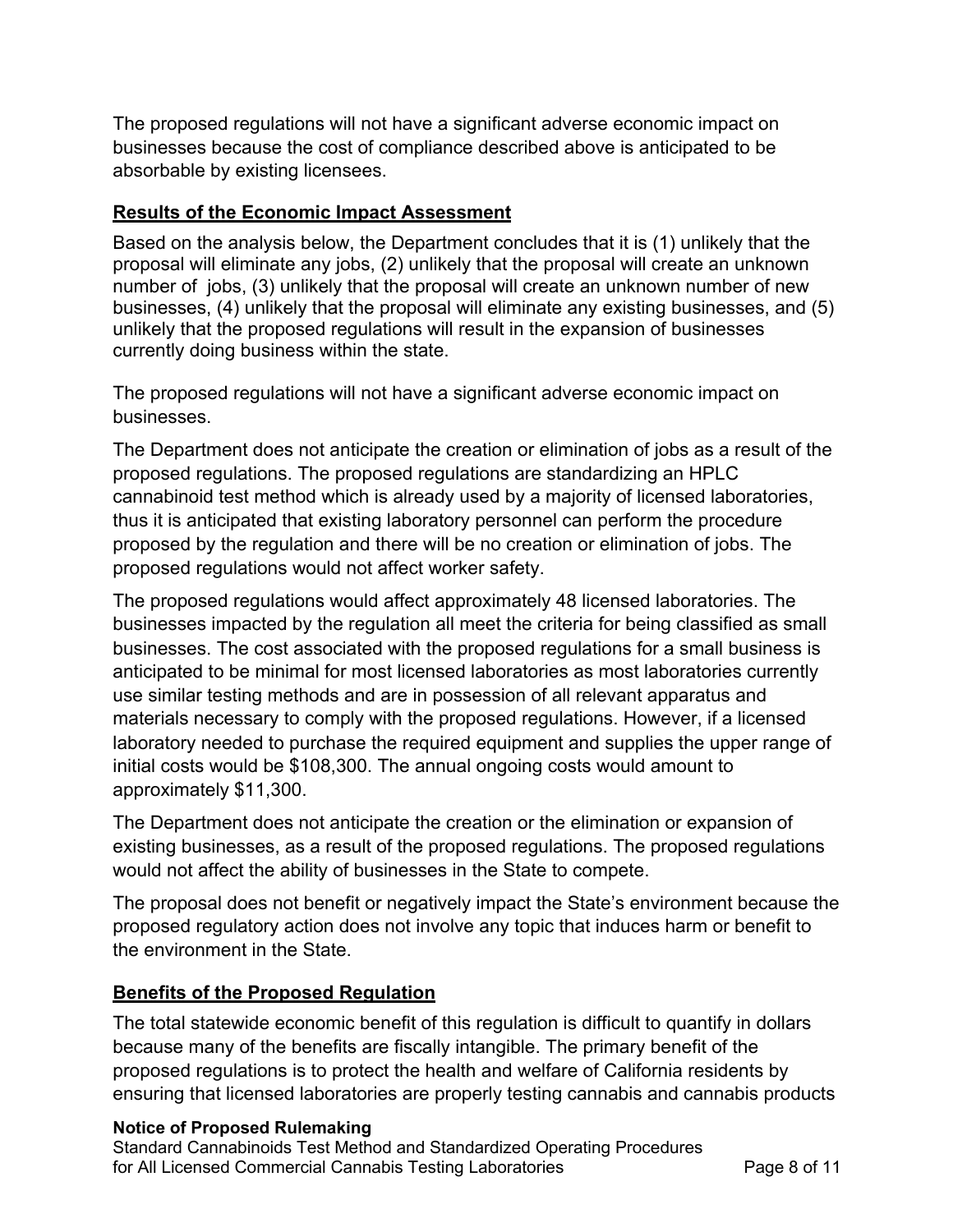and reporting accurate results. This will allow consumers to receive accurate information regarding the level of cannabinoids in cannabis and cannabis products, while ensuring that the labeling of cannabis and cannabis products is accurate. Additionally, the proposed regulations reduce the ability to select licensed laboratories to achieve more favorable testing results.

 The proposal does not benefit or negatively impact worker safety or the State's environment because the proposed regulatory action does not involve any topic that induces harm or benefit to worker safety or the environment in the State.

### **Fiscal Effect on State Government**

 The proposed regulations govern licensed laboratories while implementing the statutory requirement for the Department, on or before January 1, 2023, to establish a standard cannabinoids test method, including standardized operating procedures that shall be utilized by all testing laboratories. There is no impact on the Department's workload created by the proposed regulations. Thus, there is no fiscal impact on state government resulting from the proposed regulations.

## **Consideration of Alternatives**

 In accordance with Government Code section 11346.5, subdivision (a)(13), the Department must determine that no reasonable alternative it considered or that has otherwise been identified and brought to the attention of the agency would be more effective in carrying out the purpose for which the action is proposed or would be as effective and less burdensome to affected private persons than the proposed action or would be more cost-effective to affected private persons and equally effective in implementing the statutory policy or other provision of law.

 The Department invites interested persons to present statements or arguments with respect to alternatives to the proposed regulations at the scheduled hearing or during the written comment period.

 The first alternative considered by the department was to not adopt the proposed regulations. This alternative was rejected because SB 544, as codified in Business and Professions Code section 26100(f)(2), requires the Department to establish a standard cannabinoids test method, including standardized operating procedures, that shall be utilized by all testing laboratories. If the Department does not adopt the proposed regulations, there will be no standardized test method for licensees to follow to test cannabinoids and the Department will not have complied with its statutory mandate.

 The second alternative considered was developing a method that uses liquid chromatography/ mass spectrometry (LCMS or LCMSMS). These methods use the separating power of liquid chromatography but use a different detector called mass spectrometry that is highly sensitive. The LC method specified in the reference method can be used with the LCMS or LCMSMS method. The advantage to this method is that

### **Notice of Proposed Rulemaking**

 Standard Cannabinoids Test Method and Standardized Operating Procedures for All Licensed Commercial Cannabis Testing Laboratories **Page 9 of 11**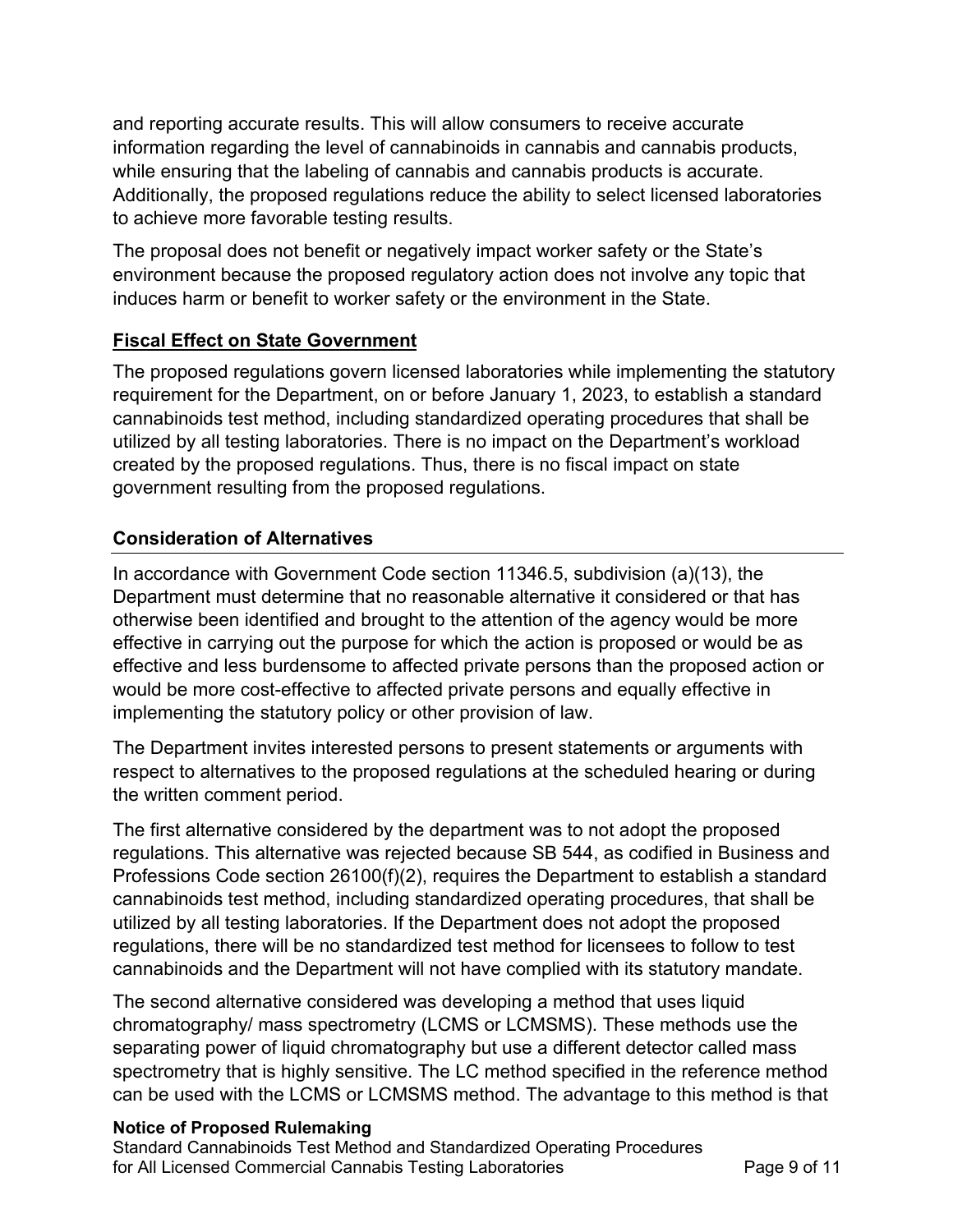it can uniquely identify compounds by mass or a mass fragment spectrum. The disadvantage is the cost as these instruments are approximately \$200,000 to \$800,000. The Department did not adopt this method because only a small number of licensed laboratories currently utilize this method and it would be very costly for licensees.

 The third alternative considered was developing a method that uses gas cannabinoids as the heating routine used by GCMS causes chemical changes of the cannabinoids. These chemical changes will give inaccurate results for cannabinoid analysis. There are variations to this method that allow derivatization of the sample to protect it from degradation in analysis. However, licensed laboratories that have undergone method validations do not use this method, and the additional cost of a GCMS instrument, slower analysis time, and added steps of derivatization make it unfeasible for routine testing. Additionally, the Gas Chromatography Mass Spectrometry instruments cost approximately \$170,000. The Department did not adopt this method as it is rarely used for cannabinoids testing and costly. chromatography/mass spectrometry (GCMS). This method is rarely used for

#### **Contact Person**

Inquiries concerning the proposed administrative action may be directed to:

 Charisse Diaz Department of Cannabis Control 2920 Kilgore Road Rancho Cordova, CA 95670 Charisse.Diaz@cannabis.ca.gov Legal Affairs Division 916-465-9025

<u>[Charisse.Diaz@cannabis.ca.gov](mailto:Charisse.Diaz@cannabis.ca.gov)</u><br>The backup contact person for these inquiries is:

 Kaila Fayne Department of Cannabis Control 2920 Kilgore Road Rancho Cordova, CA 95670 Legal Affairs Division 916-251-4544 [Kaila.Fayne@cannabis.ca.gov](mailto:Kaila.Fayne@cannabis.ca.gov) 

 Please direct requests for copies of the proposed text (the "express terms") of the regulations, the initial statement of reasons, the modified text of the regulations, if any, or other information upon which the rulemaking is based to the contact persons listed above.

#### **Notice of Proposed Rulemaking**